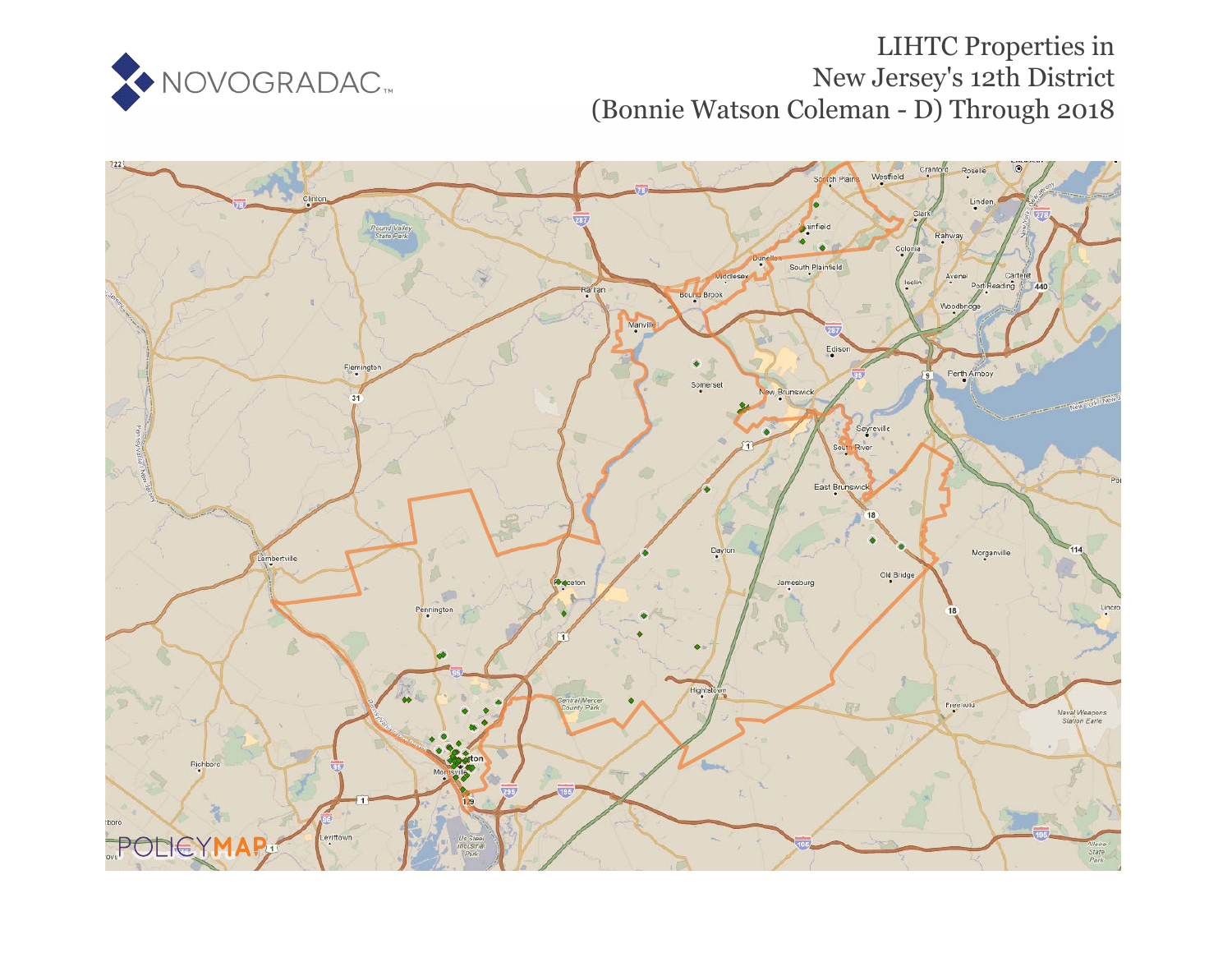| <b>Project Name</b>                                     | <b>Address</b>                                                              | <b>City</b>                                 | <b>State</b> | <b>Zip Code</b> | Nonprofit<br><b>Sponsor</b> | <b>Allocation</b><br>Year | <b>Annual</b><br><b>Allocated</b><br><b>Amount</b> | <b>Year PIS</b>      | <b>Construction Type</b>       | <b>Total</b><br><b>Units</b> | Low<br><b>Income</b><br><b>Units</b> | <b>Rent or</b><br><b>Income</b><br><b>Ceiling</b> | <b>Credit %</b>                             | <b>Tax-Exempt</b><br><b>Bond</b> | <b>HUD Multi-Family</b><br>Financing/<br><b>Rental Assistance</b> |
|---------------------------------------------------------|-----------------------------------------------------------------------------|---------------------------------------------|--------------|-----------------|-----------------------------|---------------------------|----------------------------------------------------|----------------------|--------------------------------|------------------------------|--------------------------------------|---------------------------------------------------|---------------------------------------------|----------------------------------|-------------------------------------------------------------------|
| <b>ACADEMY PLACE #1202</b>                              | 248 ACADEMY<br>ST                                                           | <b>TRENTON</b>                              | NJ           | 8618            |                             | Insufficient<br>Data      | \$0                                                | Insufficient<br>Data | Not Indicated                  | $\mathbf{1}$                 | $\bf{0}$                             |                                                   | Not<br>Indicated                            |                                  |                                                                   |
| <b>BIRCHWOOD AT</b><br><b>CRANBURY</b>                  | 2691 US RT. 130 CRANBURY                                                    |                                             | NJ           | 8512            |                             | Insufficient<br>Data      | \$1,049,115                                        | Insufficient<br>Data | <b>New Construction</b>        | 66                           | 66                                   | 60% AMGI                                          | Not<br>Indicated                            |                                  |                                                                   |
| FREEDOM VILLAGE AT<br><b>WEST WINDSOR</b>               |                                                                             | OLD BEAR ROAD WEST WINDSOR                  | NJ           | 8540            |                             | Insufficient<br>Data      | \$1,400,000                                        | Insufficient<br>Data | <b>New Construction</b>        | 72                           | 72                                   | 60% AMGI                                          | Not<br>Indicated                            |                                  |                                                                   |
| <b>PAGE HOMES</b>                                       | 150 ROSSELL<br>AVE                                                          | <b>TRENTON</b>                              | NJ           | 8638            |                             | Insufficient<br>Data      | \$1,750,000                                        | Insufficient<br>Data | <b>New Construction</b>        | 77                           | 77                                   | 50% AMGI                                          | Not<br>Indicated                            |                                  |                                                                   |
| SOMERSET SQUARE<br>(FRANKLIN TWP)                       | 41 BERRI<br>STREET, 28<br><b>VOORHEES</b><br>AVE., 34-36<br><b>VOODHEES</b> | <b>SOMERSET</b>                             | NJ           | 8873            |                             | Insufficient<br>Data      | \$0                                                | Insufficient<br>Data | Not Indicated                  | 151                          | 83                                   | 60% AMGI                                          | Not<br>Indicated                            |                                  |                                                                   |
| <b>EAST FRONT STREET</b><br>CONDOMINIUMS                | <b>STREET</b>                                                               | 132 EAST FRONT $\,$ PLAINFIELD CITY $\,$ NJ |              | 7060            |                             | Insufficient<br>Data      | \$137,790                                          | 1991                 | Acquisition and Rehab 10       |                              | 10                                   | 60% AMGI                                          | Not<br>Indicated                            |                                  |                                                                   |
| <b>STOCKTON STREET</b><br>REHAB #1                      | 210 E HANOVER TRENTON<br><b>ST</b>                                          |                                             | NJ           | 8608            | Yes                         | 1992                      | \$0                                                | 1994                 | <b>Acquisition and Rehab 8</b> |                              | 8                                    |                                                   | <b>Both 30%</b><br>and 70%<br>present value | No                               |                                                                   |
| ESPERANZA APTS.                                         | 10 WOOD ST                                                                  | <b>TRENTON</b>                              | $\rm{NJ}$    | 08618-3921      | No                          | Insufficient<br>Data      | \$0                                                | 1994                 | <b>New Construction</b>        | 46                           | $\bf{0}$                             |                                                   | TCEP only No                                |                                  |                                                                   |
| WOOD STREET<br>HOUSING (ESPERANZA<br><b>APARTMENTS)</b> | <b>10 WOOD</b><br><b>STREET</b>                                             | TRENTON CITY                                | NJ           | 8618            |                             | Insufficient<br>Data      | \$414,800                                          | 1994                 | New Construction               | 46                           | 46                                   | 60% AMGI                                          | Not<br>Indicated                            |                                  |                                                                   |
| <b>HUMBOLDT SWEETS</b>                                  | <b>63 SWEETS AVE TRENTON</b>                                                |                                             | $_{\rm NJ}$  | 8618            | No                          | 1995                      | \$0                                                | 1995                 | Acquisition and Rehab 8        |                              | 8                                    |                                                   | Not<br>Indicated                            | No                               |                                                                   |
| <b>LAWRENCE PLAZA</b>                                   | 2350<br><b>PRINCETON</b><br>PIKE                                            | LAWRENCE TWP. NJ                            |              | 8648            | No                          | 1995                      | \$144,293                                          | 1995                 | Acquisition and Rehab 161      |                              | 158                                  |                                                   | 60% AMGI TCEP only No                       |                                  |                                                                   |
| TRENTON SCATTERED 132 N WARREN<br><b>SITE</b>           | ST                                                                          | <b>TRENTON</b>                              | $_{\rm NJ}$  | 8608            | No                          | Insufficient<br>Data      | \$0                                                | 1995                 | Not Indicated                  | 20                           | $\bf{0}$                             |                                                   | Not<br>Indicated                            | No                               |                                                                   |
| <b>HUMBOLDT SWEETS</b><br>#333                          | <b>35 FOUNTAIN</b><br>AVE                                                   | <b>TRENTON</b>                              | NJ           | 08618-3823      | No                          | Insufficient<br>Data      | \$0                                                | 1995                 | Not Indicated                  | 8                            | $\bf{0}$                             |                                                   | TCEP only No                                |                                  |                                                                   |

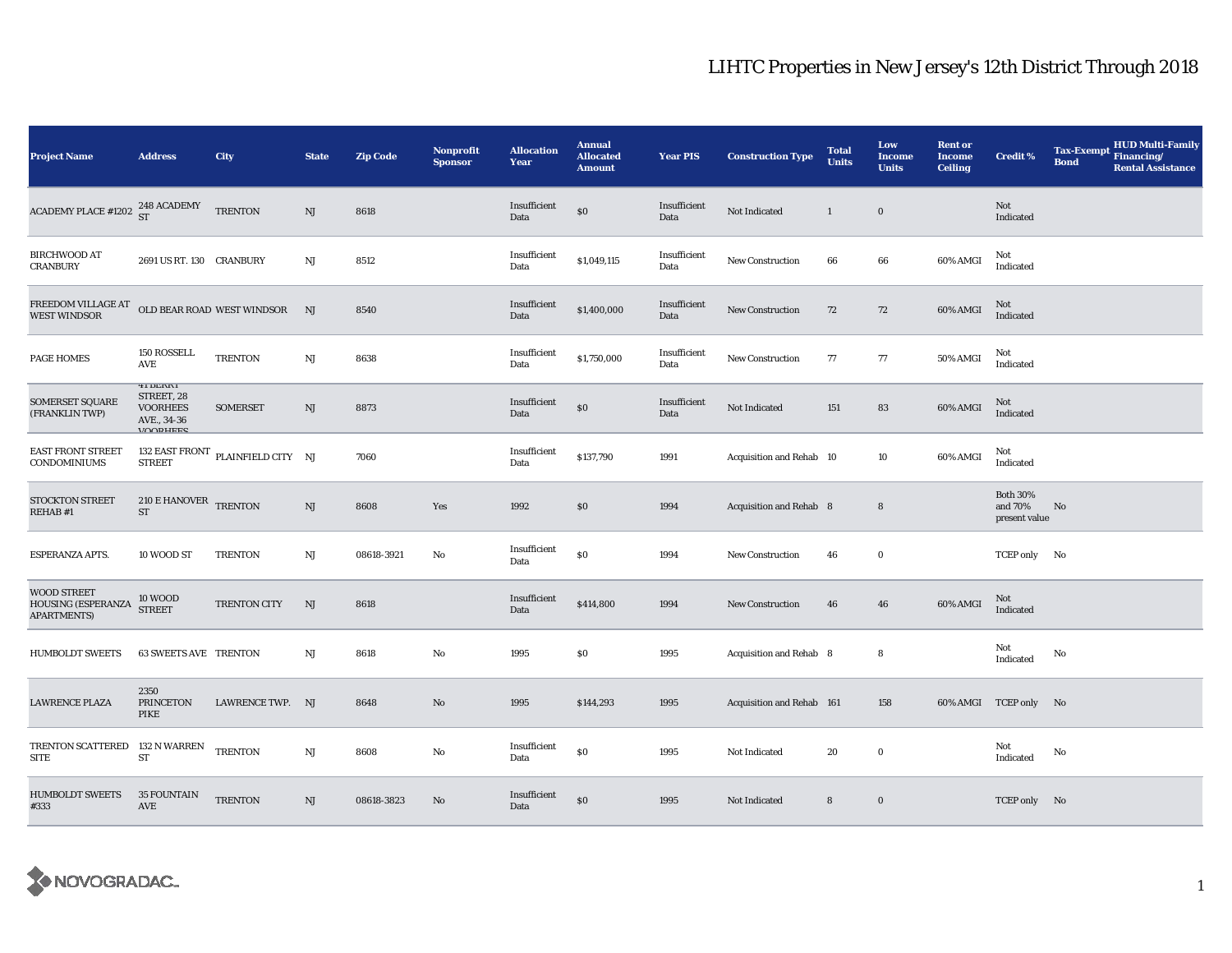| <b>Project Name</b>                                                                                    | <b>Address</b>                               | City           | <b>State</b> | <b>Zip Code</b> | Nonprofit<br><b>Sponsor</b> | <b>Allocation</b><br>Year | <b>Annual</b><br><b>Allocated</b><br><b>Amount</b> | <b>Year PIS</b> | <b>Construction Type</b> | <b>Total</b><br><b>Units</b> | Low<br><b>Income</b><br><b>Units</b> | <b>Rent or</b><br><b>Income</b><br><b>Ceiling</b> | <b>Credit %</b>                        | <b>HUD Multi-Family</b><br><b>Tax-Exempt</b><br>Financing/<br><b>Bond</b><br><b>Rental Assistance</b> |
|--------------------------------------------------------------------------------------------------------|----------------------------------------------|----------------|--------------|-----------------|-----------------------------|---------------------------|----------------------------------------------------|-----------------|--------------------------|------------------------------|--------------------------------------|---------------------------------------------------|----------------------------------------|-------------------------------------------------------------------------------------------------------|
| <b>LAMBERTON STREET</b><br><b>REDEVELOPMENT</b>                                                        | 39 NORTH 3RD<br><b>STREET</b>                | TRENTON CITY   | NJ           | 8611            | $\rm No$                    | 1995                      | \$373,875                                          | 1996            | Acquisition and Rehab 26 |                              | 26                                   | 60% AMGI                                          | Not<br>Indicated                       | No                                                                                                    |
| <b>MT ZION URBAN</b><br>RENEWAL                                                                        | 131 PERRY ST                                 | TRENTON        | NJ           | 8618            | Yes                         | 1995                      | \$0                                                | 1996            | <b>New Construction</b>  | 40                           | 40                                   |                                                   | 70 % present $\overline{N_0}$<br>value |                                                                                                       |
| <b>SCATTERED SITE</b><br>TRANSITIONAL<br>HOUSING                                                       | 38 COMMERCE<br>ST                            | <b>TRENTON</b> | NJ           | 8618            | Yes                         | 1995                      | \$0                                                | 1996            | <b>New Construction</b>  | 20                           | 20                                   |                                                   | 70 % present $\overline{N_0}$<br>value |                                                                                                       |
| <b>CLINTON COURT</b><br><b>APARTMENTS</b>                                                              | 70 NORTH<br><b>CLINTON</b><br><b>AVENUE</b>  | TRENTON CITY   | NJ           | 8609            | $\rm No$                    | Insufficient<br>Data      | \$321,278                                          | 1996            | Acquisition and Rehab 26 |                              | 26                                   |                                                   | 60% AMGI TCEP only No                  |                                                                                                       |
| <b>CIRCLE F SENIOR APTS</b>                                                                            | 720<br>MONMOUTH ST                           | <b>TRENTON</b> | NJ           | 8609            | $\rm No$                    | Insufficient<br>Data      | \$0                                                | 1997            | <b>New Construction</b>  | 69                           | $\bf{0}$                             | 60% AMGI                                          | Not<br>Indicated                       | No                                                                                                    |
| $\begin{array}{c} \hbox{WARREN STREET APARI}\,\, 227 \,\hbox{WARREN}\,\, \\ \hbox{STREET} \end{array}$ |                                              | TRENTON CITY   | NJ           | 8608            | $\rm No$                    | 1995                      | \$158,948                                          | 1997            | Acquisition and Rehab 11 |                              | 11                                   | 60% AMGI                                          | <b>Not</b><br>Indicated                | No                                                                                                    |
| PELLETTIERI HOMES                                                                                      | 615 SOUTH<br><b>CLINTON</b><br><b>AVENUE</b> | TRENTON CITY   | NJ           | 8611            | $\rm\thinspace No$          | 1996                      | \$810,395                                          | 1998            | Acquisition and Rehab    |                              | 68                                   | 68 50% AMGI TCEP only No                          |                                        |                                                                                                       |
| STEPPING STONES COMICLINTON                                                                            | 27 NORTH<br><b>AVENUE</b>                    | TRENTON CITY   | <b>NJ</b>    | 8609            | $\rm No$                    | 1996                      | \$363,180                                          | 1998            | Acquisition and Rehab 64 |                              | 64                                   | <b>50% AMGI</b>                                   | Not<br>Indicated                       | $\rm No$                                                                                              |
| STEPPING STONES COME $^{27\,\rm N}_{\rm AVE}$ CLINTON                                                  |                                              | <b>TRENTON</b> | NJ           | 08609-1030      | No                          | Insufficient<br>Data      | $\$0$                                              | 1998            | Not Indicated            | 64                           | $\bf{0}$                             |                                                   | TCEP only No                           |                                                                                                       |
| HANOVER STREET HOU! HANOVER                                                                            | <b>148 WEST</b><br><b>STREET</b>             | TRENTON CITY   | NJ           | 8618            | No                          | 1997                      | \$222,532                                          | 1999            | Acquisition and Rehab 17 |                              | 17                                   | <b>50% AMGI</b>                                   | Not<br>Indicated                       | No                                                                                                    |
| ARTISANS MILL RENTAL 600 ARTISAN                                                                       |                                              | TRENTON CITY   | NJ           | 8618            | No                          | 1997                      | \$417,298                                          | 1999            | Acquisition and Rehab 31 |                              | 31                                   | 50% AMGI                                          | Not<br>Indicated                       | $\mathbf{No}$                                                                                         |
| <b>ARTISAN'S MILL #538</b>                                                                             | <b>600 ARTISAN ST TRENTON</b>                |                | $\rm{NJ}$    | 08618-5530      | $\rm No$                    | Insufficient<br>Data      | \$0                                                | 1999            | Not Indicated            | 31                           | $\bf{0}$                             |                                                   | TCEP only No                           |                                                                                                       |
| CHUCK COSTELLO INDE 1998 ROUTE 18 OLD BRIDGE                                                           |                                              |                | NJ           | 08857-3779      | No                          | Insufficient<br>Data      | \$0                                                | 2006            | Not Indicated            | 61                           | $\bf{0}$                             |                                                   | TCEP only No                           |                                                                                                       |

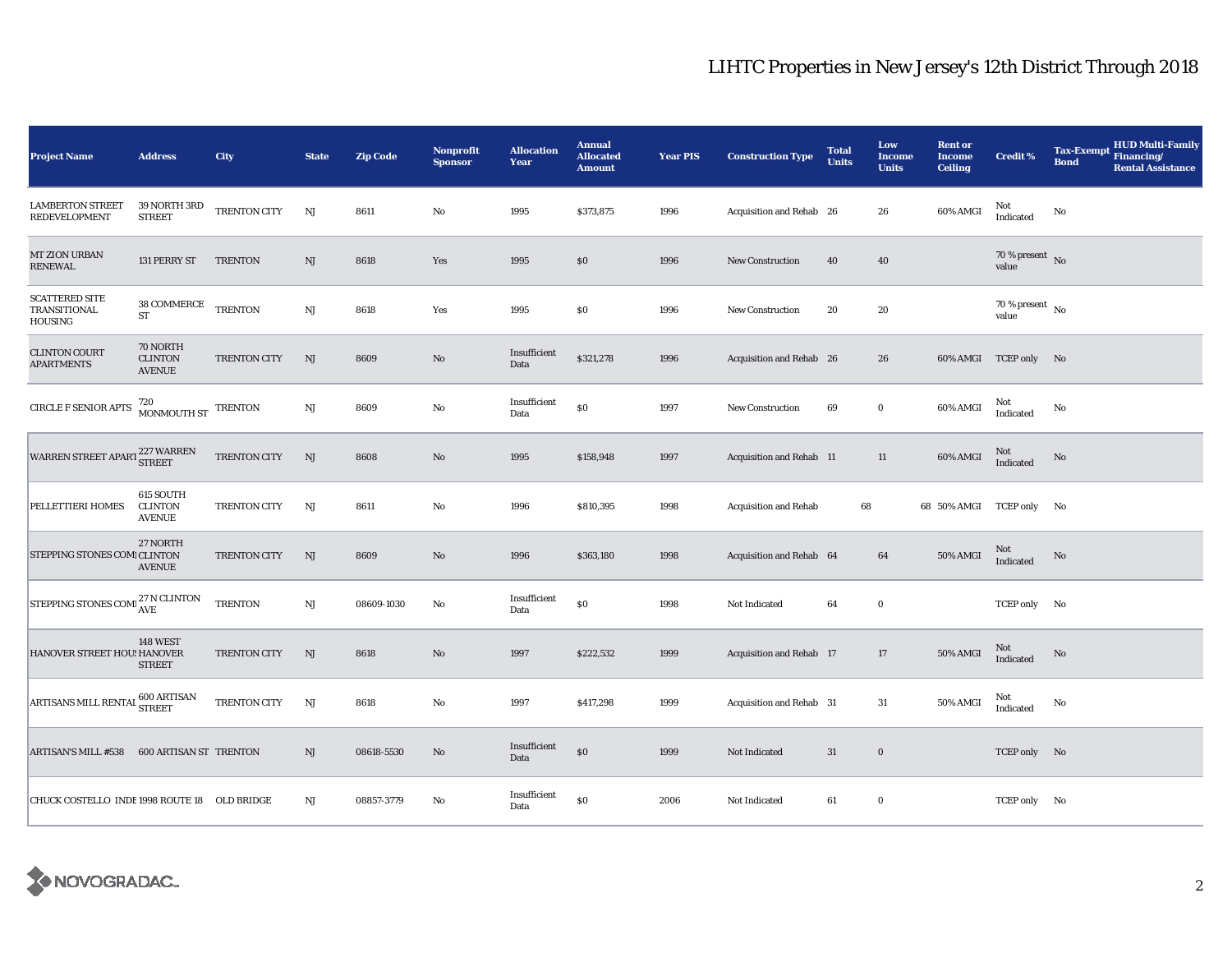| <b>Project Name</b>                           | <b>Address</b>                     | City                               | <b>State</b>           | <b>Zip Code</b> | <b>Nonprofit</b><br><b>Sponsor</b> | <b>Allocation</b><br>Year | <b>Annual</b><br><b>Allocated</b><br><b>Amount</b> | <b>Year PIS</b> | <b>Construction Type</b> | <b>Total</b><br><b>Units</b> | Low<br>Income<br><b>Units</b> | <b>Rent or</b><br><b>Income</b><br><b>Ceiling</b> | Credit %              | <b>HUD Multi-Family</b><br><b>Tax-Exempt</b><br>Financing/<br><b>Bond</b><br><b>Rental Assistance</b> |
|-----------------------------------------------|------------------------------------|------------------------------------|------------------------|-----------------|------------------------------------|---------------------------|----------------------------------------------------|-----------------|--------------------------|------------------------------|-------------------------------|---------------------------------------------------|-----------------------|-------------------------------------------------------------------------------------------------------|
| HOPEWELL GARDENS #1725 DENOW RD PENNINGTON    |                                    |                                    | $\rm{NJ}$              | 08534-5267      | No                                 | Insufficient<br>Data      | $\$0$                                              | 2006            | Not Indicated            | 150                          | $\bf{0}$                      |                                                   | TCEP only No          |                                                                                                       |
| WARREN STREET APART 250 N WARREN              |                                    | <b>TRENTON</b>                     | $\mathbf{N}\mathbf{J}$ | 08608-2306      | No                                 | Insufficient<br>Data      | \$0                                                | 2006            | Not Indicated            | 9                            | $\bf{0}$                      |                                                   | TCEP only No          |                                                                                                       |
| WOODHAVEN TERRACE WOODHAVEN                   | 100<br>DR                          | <b>MONMOUTH</b><br><b>JUNCTION</b> | $\mathbf{N}\mathbf{J}$ | 08852-4215      | $\rm No$                           | 2005                      | \$275,423                                          | 2006            | Acquisition and Rehab 40 |                              | $\bf{0}$                      |                                                   | TCEP only No          |                                                                                                       |
| CHUCK COSTELLO INDE <sup>2000</sup> STATE     |                                    | OLD BRIDGE TWP. NJ                 |                        | 8857            |                                    | Insufficient<br>Data      | \$801,296                                          | 2006            | <b>New Construction</b>  | 61                           | 61                            | 50% AMGI                                          | Not<br>Indicated      |                                                                                                       |
| HOPEWELL VILLAGE                              | 725 DENOW<br><b>ROAD</b>           | PENNINGTON                         | $\mathbf{N}\mathbf{J}$ | 8534            |                                    | Insufficient<br>Data      | \$561,550                                          | 2006            | <b>New Construction</b>  | 150                          | 150                           | 60% AMGI                                          | Not<br>Indicated      |                                                                                                       |
| TRENTON PROSPECT HC INDEPENDENCE TRENTON CITY | 70<br>WAY                          |                                    | NJ                     | 8618            | $\rm No$                           | 2005                      | \$1,199,857                                        | 2007            | <b>New Construction</b>  | 110                          | 110                           |                                                   | 50% AMGI TCEP only No |                                                                                                       |
| PATRIOT VILLAGE                               | 350<br>PENNINGTON<br><b>AVENUE</b> | <b>TRENTON CITY</b>                | NJ                     | 8618            | No                                 | 2005                      | \$748,151                                          | 2007            | Acquisition and Rehab 36 |                              | 36                            |                                                   | 60% AMGI TCEP only No |                                                                                                       |
| LITC#05906 TRENTON P INDEPENDENCE TRENTON     | 70<br><b>WAY</b>                   |                                    | NJ                     | 08618-3629      | No                                 | 2005                      | \$1,199,856                                        | 2007            | New Construction         | 110                          | $\mathbf 0$                   |                                                   | TCEP only No          |                                                                                                       |
| LITC#05915 PATRIOT VII PENNINGTON TRENTON     | 350-362<br>AVE                     |                                    | NJ                     | 08618-3609      | $\rm No$                           | 2005                      | \$670,132                                          | 2007            | Acquisition and Rehab 36 |                              | $\mathbf 0$                   |                                                   | TCEP only No          |                                                                                                       |
| PROJECT FREEDOM AT 1 GREENWOOD                | 547<br><b>AVENUE</b>               | TRENTON CITY                       | NJ                     | 8609            | $\rm No$                           | 2006                      | \$900,000                                          | 2008            | New Construction         | 52                           | 52                            |                                                   | 60% AMGI TCEP only No |                                                                                                       |
| HERITAGE VILLAGE AT I BRUNSWICK               | 1930-1950<br>PIKE                  | LAWRENCE TWP. NJ                   |                        | 8648            | No                                 | 2006                      | \$785,763                                          | 2008            | <b>New Construction</b>  | 64                           | 63                            | 50% AMGI                                          | Not<br>Indicated      | No                                                                                                    |
| CAPSTONE FAMILY HOU STUYVESANT                | 1056<br><b>AVENUE</b>              | TRENTON CITY                       | NJ                     | 8618            | No                                 | 1997                      | \$182,687                                          | 2008            | Acquisition and Rehab 21 |                              | 21                            | 50% AMGI                                          | Not<br>Indicated      | No                                                                                                    |
| HERITAGE VILLAGE AT I BRUNSWICK               | 1970<br>AVE APT 100                | LAWRENCEVILLE NJ                   |                        | 08648-4667      | No                                 | 2006                      | \$883,453                                          | 2008            | <b>New Construction</b>  | 63                           | $\bf{0}$                      |                                                   | TCEP only No          |                                                                                                       |

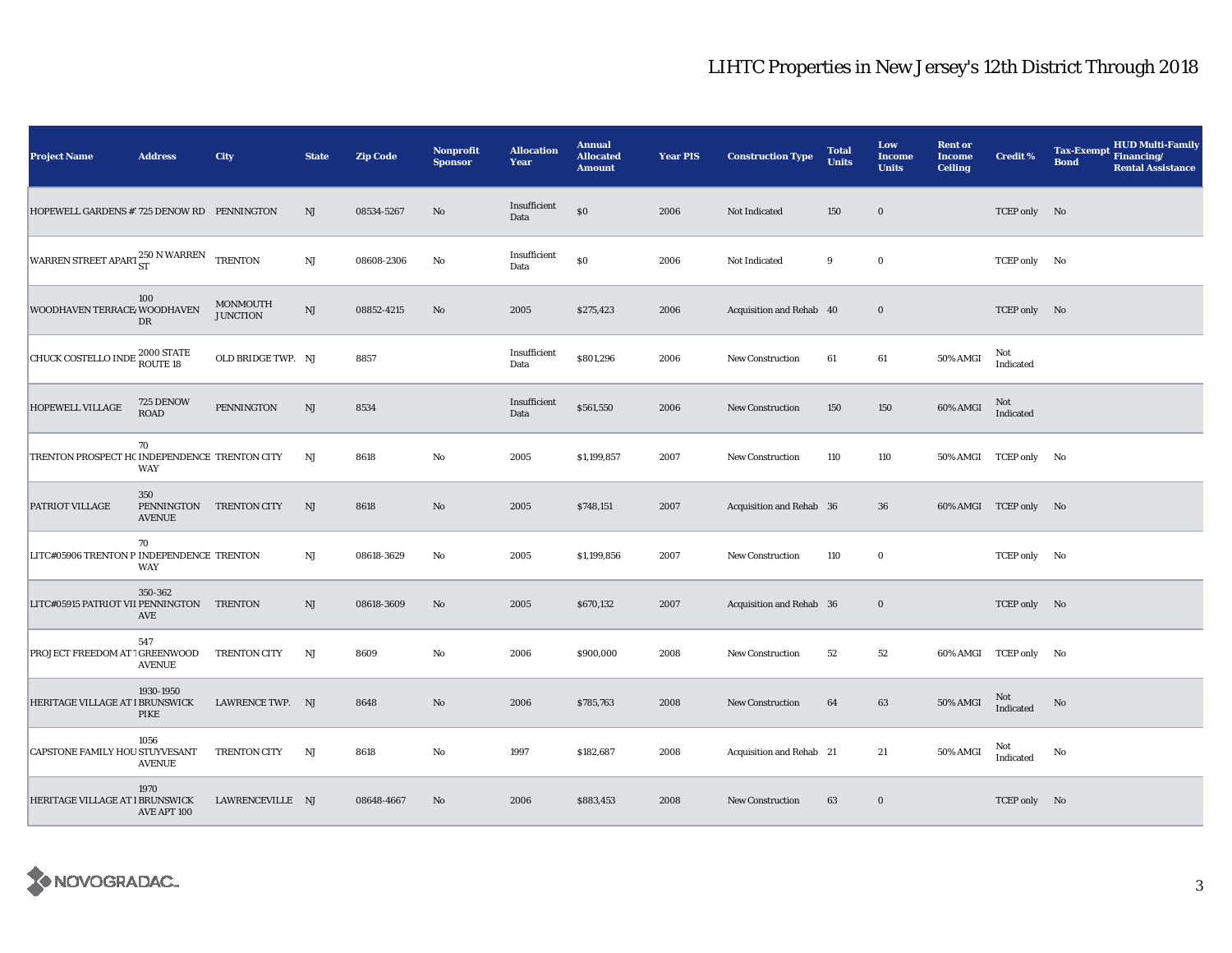| <b>Project Name</b>                                   | <b>Address</b>                                           | <b>City</b>        | <b>State</b> | <b>Zip Code</b> | Nonprofit<br><b>Sponsor</b> | <b>Allocation</b><br>Year | <b>Annual</b><br><b>Allocated</b><br><b>Amount</b> | <b>Year PIS</b> | <b>Construction Type</b>  | <b>Total</b><br><b>Units</b> | Low<br><b>Income</b><br><b>Units</b> | <b>Rent or</b><br><b>Income</b><br><b>Ceiling</b> | <b>Credit %</b>                    | <b>HUD Multi-Family</b><br><b>Tax-Exempt</b><br>Financing/<br><b>Bond</b><br><b>Rental Assistance</b> |
|-------------------------------------------------------|----------------------------------------------------------|--------------------|--------------|-----------------|-----------------------------|---------------------------|----------------------------------------------------|-----------------|---------------------------|------------------------------|--------------------------------------|---------------------------------------------------|------------------------------------|-------------------------------------------------------------------------------------------------------|
| <b>LELAND GARDENS</b>                                 | <b>1227 EAST</b><br>FRONT STREET                         | PLAINFIELD CITY NJ |              | 7062            | No                          | 1999                      | \$275,301                                          | 2000            | Acquisition and Rehab 256 |                              | 180                                  |                                                   | 60% AMGI TCEP only No              |                                                                                                       |
| CHESTNUT MONMOUTH ${}^{326}_{\bf STREF}$ TRENTON CITY |                                                          |                    | NJ           | 8608            | No                          | 1999                      | \$169,653                                          | 2001            | Acquisition and Rehab 13  |                              | 13                                   | <b>50% AMGI</b>                                   | Not<br>Indicated                   | No                                                                                                    |
| EAST HANOVER STREET <sup>125A</sup> OLIVE             |                                                          | TRENTON CITY       | NJ           | 8618            | No                          | Insufficient<br>Data      | \$310,989                                          | 2001            | Acquisition and Rehab 22  |                              | 22                                   | 50% AMGI                                          | Not<br>Indicated                   | No                                                                                                    |
| CHESTNUT MONMOUTH $_{621}^{AVE.605,612,}$ TRENTON     | 326 CHESTNUT<br>ST.                                      |                    | NJ           | 8608            | No                          | Insufficient<br>Data      | \$0                                                | 2001            | Not Indicated             | 13                           | $\bf{0}$                             |                                                   | TCEP only No                       |                                                                                                       |
| <b>EAST HANOVER STREET</b>                            | 140 ACADEMY<br>STREET 239 E.<br>HANOVER<br><b>STREET</b> | <b>TRENTON</b>     | $\rm{NJ}$    | 8618            | No                          | Insufficient<br>Data      | \$0                                                | 2001            | Not Indicated             | $\bf{22}$                    | $\bf{0}$                             |                                                   | TCEP only No                       |                                                                                                       |
| THE HAMLET AT BEAR C COURT TWP. TWP.                  |                                                          |                    | NJ           | 8550            | $\mathbf{No}$               | 2001                      | \$180,477                                          | 2002            | New Construction          | 61                           | 60                                   |                                                   | 60% AMGI TCEP only No              |                                                                                                       |
| HORIZONS AT PLAINFIE <sup>13</sup> SOMERSET           |                                                          | PLAINFIELD CITY NJ |              | 7060            | $\rm No$                    | 2001                      | \$986,280                                          | 2003            | Acquisition and Rehab 75  |                              | 74                                   | 50% AMGI                                          | Not<br>Indicated                   | No                                                                                                    |
| HORIZONS AT PLAINFIE 130 W FRONT ST PLAINFIELD        |                                                          |                    | NJ           | 07060-1237      | No                          | Insufficient<br>Data      | \$0                                                | 2003            | Not Indicated             | 74                           | $\bf{0}$                             |                                                   | TCEP only No                       |                                                                                                       |
| PROJECT FREEDOM AT 1 <sup>1</sup> FREEDOM             |                                                          | LAWRENCE TWP. NJ   |              | 8648            |                             | Insufficient<br>Data      | \$555,976                                          | 2003            | <b>New Construction</b>   | 54                           | 54                                   | 50% AMGI                                          | Not<br>Indicated                   |                                                                                                       |
| BROOKSHIRE/BRAMBLE 100 FORREST                        |                                                          | LAWRENCEVILLE NJ   |              | 8648            | $\mathbf{No}$               | 2001                      | \$0                                                | 2004            | <b>New Construction</b>   | 117                          | 117                                  |                                                   | $30\,\%$ present $\,$ Yes<br>value |                                                                                                       |
| BROOKSHIRE SENIOR AIRIDGE                             | 100 FOREST<br>ROAD/DRIVE                                 | LAWRENCE TWP. NJ   |              | 8648            | $\rm No$                    | Insufficient<br>Data      | \$521,185                                          | 2004            | <b>New Construction</b>   | 117                          | 117                                  |                                                   | 60% AMGI TCEP only No              |                                                                                                       |
| BROOKSHIRE SENIOR AI 100 FORREST                      |                                                          | LAWRENCEVILLE NJ   |              | 08648-3766      | No                          | Insufficient<br>Data      | \$521,185                                          | 2004            | <b>New Construction</b>   | 117                          | $\bf{0}$                             |                                                   | TCEP only No                       |                                                                                                       |
| MAHER MANOR APTS 2000 RTE 18                          |                                                          | <b>OLD BRIDGE</b>  | NJ           | 8857            | No                          | 2003                      | \$437,730                                          | 2005            | <b>New Construction</b>   | 99                           | $\bf{0}$                             |                                                   | Not<br>Indicated                   | No                                                                                                    |

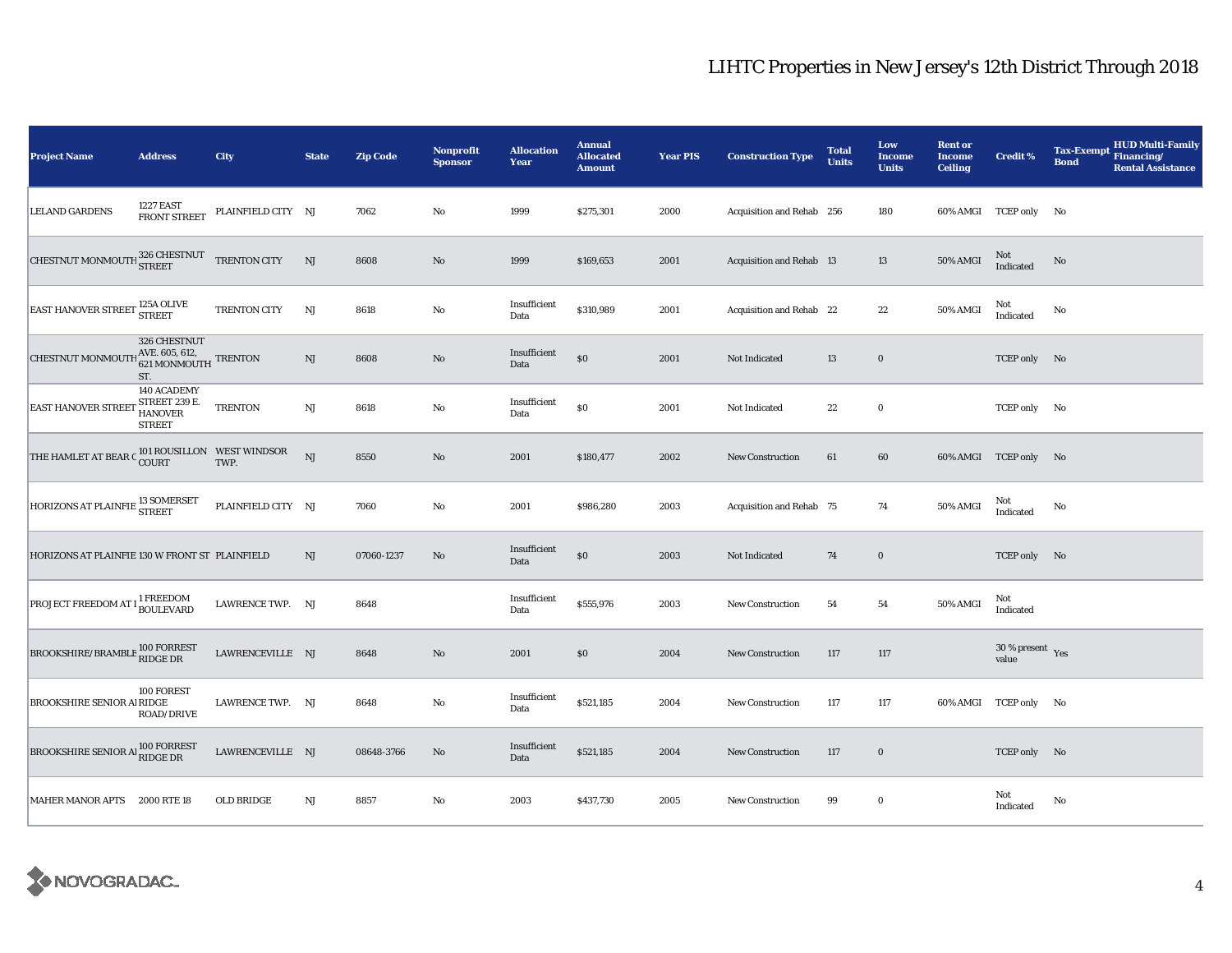| <b>Project Name</b>                                                | <b>Address</b>                                       | City                                        | <b>State</b> | <b>Zip Code</b> | Nonprofit<br><b>Sponsor</b> | <b>Allocation</b><br>Year | <b>Annual</b><br><b>Allocated</b><br><b>Amount</b> | <b>Year PIS</b> | <b>Construction Type</b>  | <b>Total</b><br><b>Units</b> | Low<br><b>Income</b><br><b>Units</b> | <b>Rent or</b><br><b>Income</b><br><b>Ceiling</b> | <b>Credit %</b>       | <b>HUD Multi-Family</b><br><b>Tax-Exempt</b><br>Financing/<br><b>Bond</b><br><b>Rental Assistance</b> |
|--------------------------------------------------------------------|------------------------------------------------------|---------------------------------------------|--------------|-----------------|-----------------------------|---------------------------|----------------------------------------------------|-----------------|---------------------------|------------------------------|--------------------------------------|---------------------------------------------------|-----------------------|-------------------------------------------------------------------------------------------------------|
| <b>BROAD STREET BANK</b>                                           |                                                      | $143$ EAST STATE $$\sf TRENTON$ CITY STREET | NJ           | 8608            | No                          | 2007                      | \$207,614                                          | 2005            | Acquisition and Rehab 124 |                              | $\bf 25$                             | 50% AMGI                                          | Not<br>Indicated      | No                                                                                                    |
| LITC #700 MAHER MAN(2000 ROUTE 18 OLD BRIDGE                       |                                                      |                                             | NJ           | 08857-3365      | No                          | Insufficient<br>Data      | $\$0$                                              | 2005            | Not Indicated             | 99                           | $\mathbf 0$                          |                                                   | TCEP only No          |                                                                                                       |
| PLAINFIELD TOWER WE 601-635 WEST                                   |                                                      | PLAINFIELD CITY NJ                          |              | 7060            | $\rm No$                    | 2007                      | \$239,603                                          | 2008            | Acquisition and Rehab 154 |                              | 154                                  |                                                   | 60% AMGI TCEP only No |                                                                                                       |
| EWING INDEPENDENT I                                                | 1015<br>WHITEHEAD<br><b>ROAD</b><br><b>EXTENSION</b> | <b>EWING TWP.</b>                           | $\rm{NJ}$    | 8638            | $\rm No$                    | Insufficient<br>Data      | \$404,138                                          | 2009            | New Construction          | 72                           | 72                                   | 60% AMGI                                          | Not<br>Indicated      | No                                                                                                    |
| BERRY STREET COMMO!                                                | 42 AND 48<br><b>BERRY STREET</b>                     | FRANKLIN TWP.                               | NJ           | 8873            | No                          | 2007                      | \$1,659,309                                        | 2009            | <b>New Construction</b>   | 94                           | 94                                   |                                                   | 60% AMGI TCEP only No |                                                                                                       |
| <b>EWING INDEPENDENT</b>                                           | 1015<br>WHITEHEAD<br><b>ROAD</b><br><b>EXTENSION</b> | <b>EWING</b>                                | $\rm{NJ}$    | 8628            | $\rm No$                    | Insufficient<br>Data      | \$404,138                                          | 2009            | New Construction          | 72                           | $\mathbf 0$                          |                                                   | TCEP only No          |                                                                                                       |
| LITC#0847 CEDARBROO! 1272 PARK AVE PLAINFIELD                      |                                                      |                                             | NJ           | 07060-3218      | No                          | Insufficient<br>Data      | \$333,741                                          | 2009            | Acquisition and Rehab 140 |                              | $\mathbf 0$                          |                                                   | TCEP only No          |                                                                                                       |
| CEDARBROOK PARK APT 1272 PARK AVE PLAINFIELD                       |                                                      |                                             | $_{\rm NJ}$  | 7060            | $\mathbf {No}$              | Insufficient<br>Data      | \$333,741                                          | 2010            | Acquisition and Rehab 141 |                              | $\mathbf 0$                          |                                                   | Not<br>Indicated      | No                                                                                                    |
| CEDARBROOK PARK APT 1272 PARK AVE. PLAINFIELD                      |                                                      |                                             | NJ           | 7060            | No                          | Insufficient<br>Data      | \$333,742                                          | 2010            | Not Indicated             | 140                          | 140                                  |                                                   | 60% AMGI TCEP only No |                                                                                                       |
| CEDARBROOK PARK APA 1272 PARK AVE PLAINFIELD                       |                                                      |                                             | NJ           | 07060-3218      | No                          | Insufficient<br>Data      | $\$0$                                              | 2010            | Not Indicated             | 140                          | $\mathbf 0$                          |                                                   | TCEP only No          |                                                                                                       |
| PARKSIDE FAMILY HOU: 727 FRANKLIN                                  |                                                      | <b>SOMERSET</b>                             | NJ           | 8873            | $\rm No$                    | 2011                      | \$2,085,503                                        | 2011            | <b>New Construction</b>   | 70                           | 70                                   |                                                   | 60% AMGI TCEP only No |                                                                                                       |
| FRANKLIN BOULEVARD 727 FRANKLIN<br>BOULEVARD                       |                                                      | <b>SOMERSET</b>                             | NJ           | 8873            | No                          | 2009                      | \$1,453,259                                        | 2011            | New Construction          | 66                           | 66                                   | 60% AMGI                                          | Not<br>Indicated      | No                                                                                                    |
| PARKSIDE SENIOR HOU: $\frac{3-33}{\text{STREET}}$ FRANKLIN TWP. NJ |                                                      |                                             |              | 8873            | No                          | 2009                      | \$1,750,000                                        | 2011            | <b>New Construction</b>   | 70                           | 70                                   |                                                   | 60% AMGI TCEP only No |                                                                                                       |

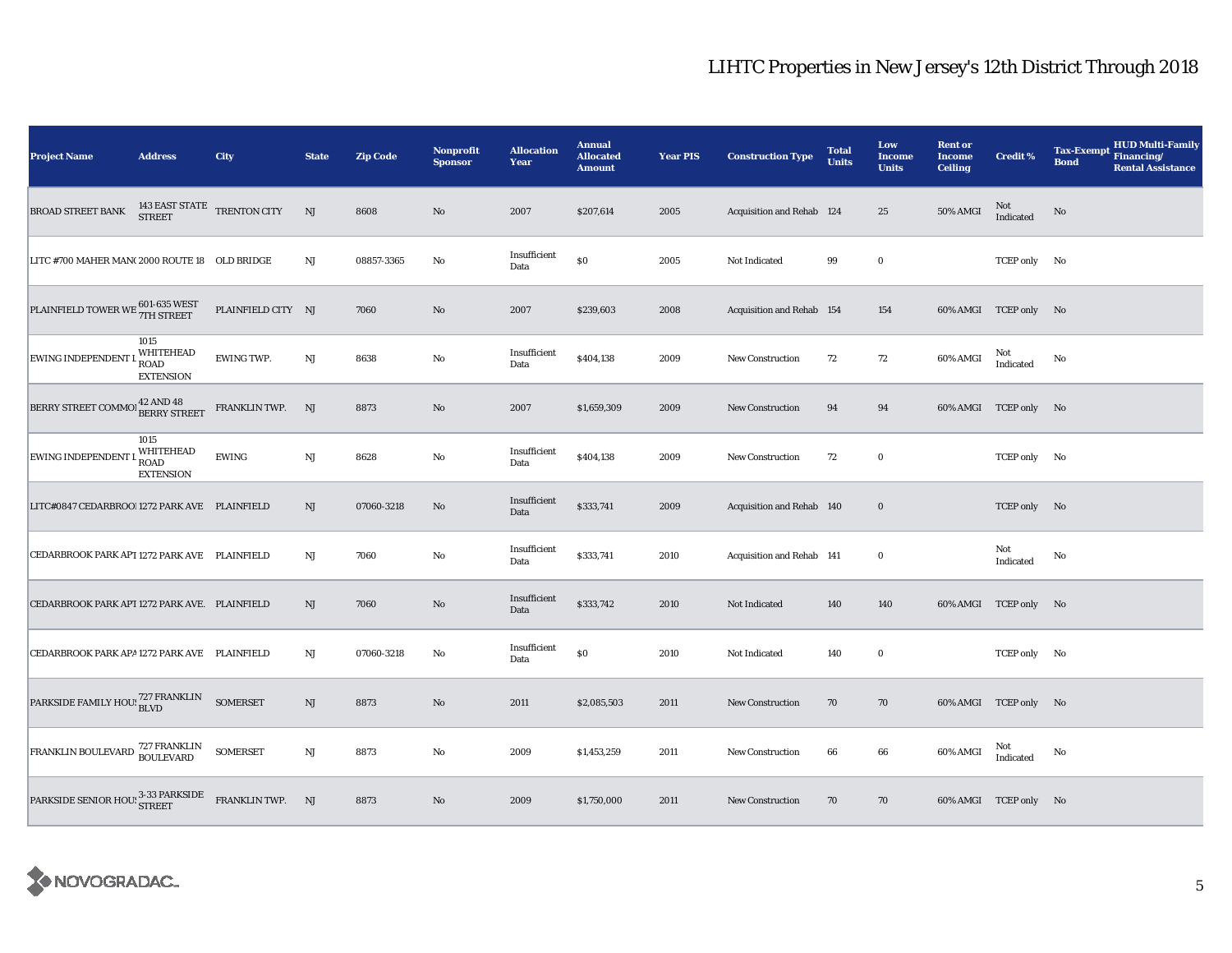| <b>Project Name</b>                                         | <b>Address</b>                                                | City                           | <b>State</b> | <b>Zip Code</b> | Nonprofit<br><b>Sponsor</b> | <b>Allocation</b><br>Year | <b>Annual</b><br><b>Allocated</b><br><b>Amount</b> | <b>Year PIS</b> | <b>Construction Type</b> | <b>Total</b><br><b>Units</b> | Low<br><b>Income</b><br><b>Units</b> | <b>Rent or</b><br><b>Income</b><br><b>Ceiling</b> | <b>Credit %</b>                      | <b>HUD Multi-Family</b><br><b>Tax-Exempt</b><br>Financing/<br><b>Bond</b><br><b>Rental Assistance</b> |
|-------------------------------------------------------------|---------------------------------------------------------------|--------------------------------|--------------|-----------------|-----------------------------|---------------------------|----------------------------------------------------|-----------------|--------------------------|------------------------------|--------------------------------------|---------------------------------------------------|--------------------------------------|-------------------------------------------------------------------------------------------------------|
| WYNDHURST AT PLAINS WYNDHURST                               | 900<br><b>DRIVE</b>                                           | PLAINSBORO TWP. NJ             |              | 8536            | $\mathbf {No}$              | 1992                      | \$733,563                                          | 2012            | <b>New Construction</b>  | 126                          | 126                                  | 60% AMGI                                          | Not<br>Indicated                     | No                                                                                                    |
| WOODHAVEN AT SOUTI                                          | $1401$ JONES<br><b>DRIVE</b>                                  | <b>SOUTH</b><br>BRUNSWICK TWP. | NJ           | 8852            | $\rm No$                    | 1990                      | \$421,247                                          | 2012            | Acquisition and Rehab 80 |                              | 80                                   | 60% AMGI                                          | Not<br>Indicated                     | $\mathbf{No}$                                                                                         |
| WARREN STREET APART WARREN                                  | 222 NORTH<br><b>STREET</b>                                    | TRENTON CITY                   | NJ           | 8608            | $\rm No$                    | 1998                      | \$326,618                                          | 2012            | Acquisition and Rehab 31 |                              | $31\,$                               | 50% AMGI                                          | Not<br>Indicated                     | No                                                                                                    |
| <b>UJIMA VILLAGE</b>                                        | 1001<br>PENNINGTON<br><b>ROAD</b>                             | <b>EWING TWP.</b>              | NJ           | 8618            | No                          | 2001                      | \$565,307                                          | 2012            | Acquisition and Rehab 52 |                              | 52                                   | 50% AMGI                                          | Not<br>Indicated                     | No                                                                                                    |
| PROJECT FREEDOM AT $1^{27}_{\rm{D}1\, \rm{M}2}$             |                                                               | LAWRENCE<br>TOWNSHIP           | $\rm{NJ}$    | 8648            | $\rm No$                    | 2001                      | $\$0$                                              | 2012            | New Construction         | 54                           | $\mathbf 0$                          |                                                   | Not<br>Indicated                     | No                                                                                                    |
| MAHER MANOR (OLD BI $_{\rm{ROUTE\ 18}}^{2000\ {\rm STATE}}$ |                                                               | OLD BRIDGE TWP. NJ             |              | 8857            |                             | Insufficient<br>Data      | \$437,730                                          | 2005            | <b>New Construction</b>  | 99                           | 99                                   | 60% AMGI                                          | Not<br>Indicated                     |                                                                                                       |
| <b>DEANS APARTMENTS</b>                                     | 154 BLACK<br>HORSE LANE                                       | SOUTH<br>BRUNSWICK TWP.        | NJ           | 8902            | Yes                         | 2005                      | \$275,423                                          | 2006            | Acquisition and Rehab 40 |                              | 40                                   | 50% AMGI                                          | $70$ % present $\,$ No $\,$<br>value |                                                                                                       |
| <b>WARREN STREET III</b>                                    | 221,225,250<br><b>NORTH</b><br><b>WARREN</b><br><b>STREET</b> | TRENTON CITY                   | NJ           | 8618            | No                          | 2003                      | \$150,383                                          | 2006            | Acquisition and Rehab 9  |                              | 9                                    | 50% AMGI                                          | $\rm Not$ Indicated                  | No                                                                                                    |
| CHUCK COSTELLO INDE 1998 RTE 18 N                           |                                                               | OLD BRIDGE                     | $\rm{NJ}$    | 8857            | $\rm No$                    | Insufficient<br>Data      | $\$0$                                              | 2006            | Not Indicated            | 61                           | $\mathbf 0$                          |                                                   | Not<br>Indicated                     | No                                                                                                    |
| HOPEWELL GARDENS 725 DENOW RD PENNINGTON                    |                                                               |                                | NJ           | 8534            | No                          | 2003                      | $\$0$                                              | 2006            | New Construction         | 150                          | $\mathbf 0$                          |                                                   | Not<br>Indicated                     | No                                                                                                    |
| WOODHAVEN TERRACE WOODHAVEN                                 | 100<br>DR                                                     | MONMOUTH<br><b>JUNCTION</b>    | NJ           | 8852            | $\rm No$                    | 2005                      | \$275,423                                          | 2006            | Acquisition and Rehab 40 |                              | $\bf{0}$                             |                                                   | Not<br>Indicated                     | No                                                                                                    |
| OLD BRIDGE SENIOR AP 100 MIMI ROAD OLD BRIDGE TWP. NJ       |                                                               |                                |              | 8857            | No                          | 1997                      | \$614,234                                          | 2012            | New Construction         | 88                           | 88                                   | 50% AMGI                                          | Not<br>Indicated                     | No                                                                                                    |
| NORTH BRUNSWICK SEI 740 HERMANN NORTH                       |                                                               | BRUNSWICK TWP. NJ              |              | 8902            | $\rm No$                    | 1995                      | \$55,973                                           | 2012            | <b>New Construction</b>  | 150                          | 150                                  | 60% AMGI                                          | Not<br>Indicated                     | No                                                                                                    |

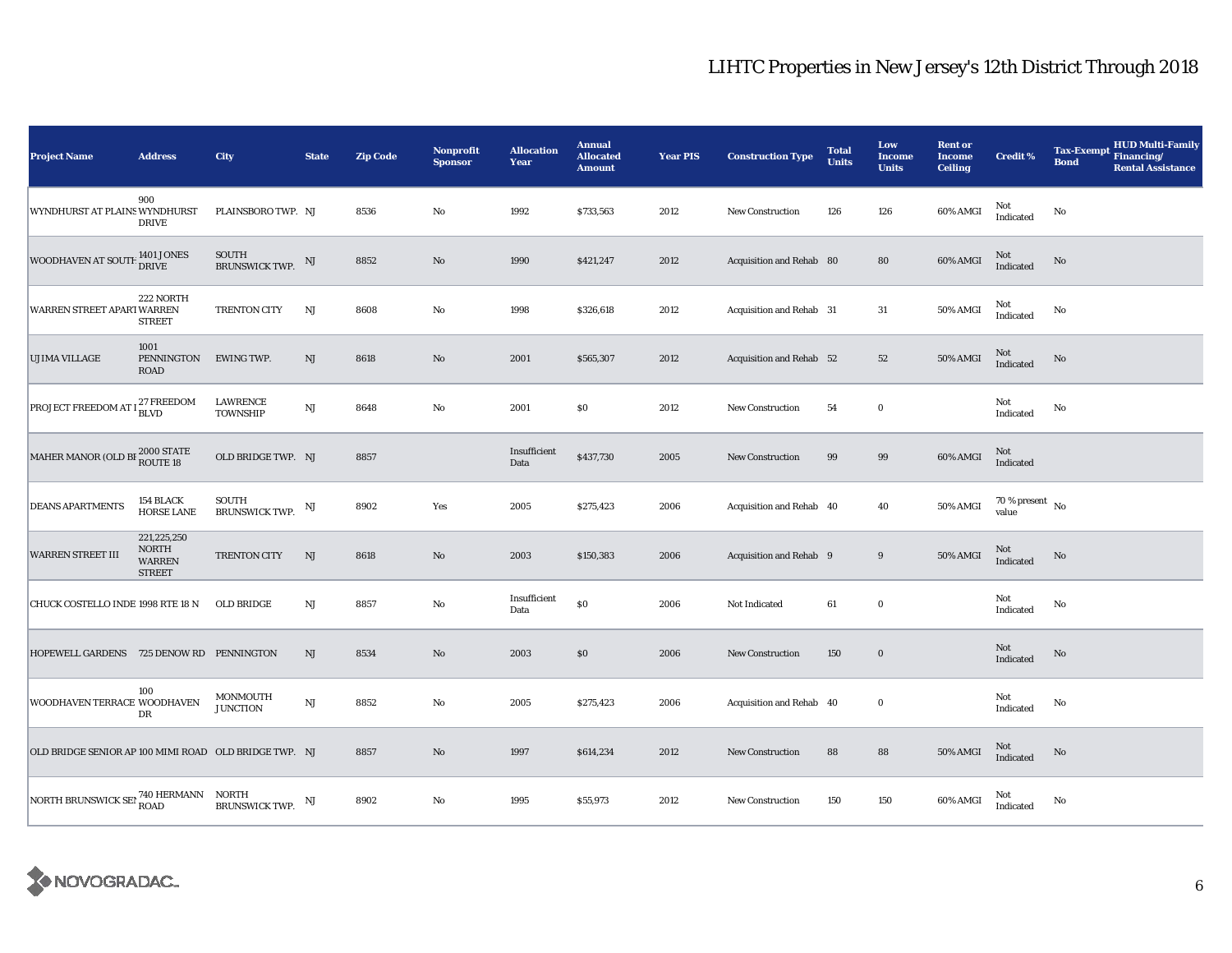| <b>Project Name</b>                                                 | <b>Address</b>                                | City                             | <b>State</b>           | <b>Zip Code</b> | Nonprofit<br><b>Sponsor</b> | <b>Allocation</b><br>Year | <b>Annual</b><br><b>Allocated</b><br><b>Amount</b> | <b>Year PIS</b> | <b>Construction Type</b>                                                          | <b>Total</b><br><b>Units</b> | Low<br><b>Income</b><br><b>Units</b> | <b>Rent or</b><br><b>Income</b><br><b>Ceiling</b> | <b>Credit %</b>  | HUD Multi-Family<br>Financing/<br><b>Tax-Exempt</b><br><b>Bond</b><br><b>Rental Assistance</b> |
|---------------------------------------------------------------------|-----------------------------------------------|----------------------------------|------------------------|-----------------|-----------------------------|---------------------------|----------------------------------------------------|-----------------|-----------------------------------------------------------------------------------|------------------------------|--------------------------------------|---------------------------------------------------|------------------|------------------------------------------------------------------------------------------------|
| MOTT CENTRE STREET / 660 CENTRE ST TRENTON                          |                                               |                                  | NJ                     | 8611            | No                          | 1994                      | \$0                                                | 2012            | Both New Construction 21<br>and $\ensuremath{\mathrm{A}}/\ensuremath{\mathrm{R}}$ |                              | $\bf{0}$                             |                                                   | Not<br>Indicated | No                                                                                             |
| <b>KARIN COURT</b>                                                  |                                               | 50 CLAY STREET PRINCETON TWP. NJ |                        | 8540            | No                          | 2013                      | \$83,166                                           | 2012            | <b>New Construction</b>                                                           | 16                           | 16                                   | <b>50% AMGI</b>                                   | Not<br>Indicated | No                                                                                             |
| <b>ESCHER STREET SRO</b>                                            | 50 ESCHER<br><b>STREET</b>                    | TRENTON CITY                     | NJ                     | 8608            | $\mathbf{N}\mathbf{o}$      | 1995                      | \$594,940                                          | 2012            | Acquisition and Rehab 100                                                         |                              | 100                                  | 60% AMGI                                          | Not<br>Indicated | No                                                                                             |
| EAST FRONT ST CONDO! 132 E FRONT ST PLAINFIELD                      |                                               |                                  | NJ                     | 7060            | No                          | 1990                      | \$0                                                | 2012            | New Construction                                                                  | 10                           | $\bf{0}$                             |                                                   | Not<br>Indicated | No                                                                                             |
| DUNHAM HALL RESIDEI 127 ACADEMY ST TRENTON                          |                                               |                                  | NJ                     | 8608            | No                          | 1998                      | \$0                                                | 2012            | <b>New Construction</b>                                                           | 90                           | $\bf{0}$                             |                                                   | Not<br>Indicated | No                                                                                             |
| <b>AMANI HOUSE</b>                                                  | 518 MARTIN<br>LUTHER KING<br><b>BOULEVARD</b> | TRENTON CITY                     | NJ                     | 8608            | No                          | 2013                      | \$78,558                                           | 2012            | Acquisition and Rehab 25                                                          |                              | 25                                   | 60% AMGI                                          | Not<br>Indicated | No                                                                                             |
| <b>AMANI HOUSE #431</b>                                             | 518 MARTIN<br>LUTHER KING<br>JR BLVD          | <b>TRENTON</b>                   | NJ                     | 08618-3852      | No                          | 2013                      | \$0                                                | 2012            | New Construction                                                                  | 25                           | $\bf{0}$                             |                                                   | TCEP only No     |                                                                                                |
| EAST FRONT ST. CONDO $^{132}_{\text{\# }134}$ E FRONT ST PLAINFIELD |                                               |                                  | $\mathbf{N}\mathbf{J}$ | 07060-1202      | $\rm No$                    | 2013                      | \$0                                                | 2012            | <b>New Construction</b>                                                           | 10                           | $\bf{0}$                             |                                                   | TCEP only No     |                                                                                                |
| ESCHER STREET SRO #3 50 ESCHER ST TRENTON                           |                                               |                                  | NJ                     | 08609-1000      | No                          | 2013                      | \$0                                                | 2012            | New Construction                                                                  | 100                          | $\bf{0}$                             |                                                   | TCEP only No     |                                                                                                |
| HANOVER STREET HOU: 148 - 218 W<br>HANOVER ST                       |                                               | <b>TRENTON</b>                   | NJ                     | 08618-4824      | No                          | 2013                      | \$0                                                | 2012            | <b>New Construction</b>                                                           | 17                           | $\bf{0}$                             |                                                   | TCEP only No     |                                                                                                |
| KARIN COURT #490                                                    | 1 KARIN CT                                    | <b>PRINCETON</b>                 | NJ                     | 08540-7100      | $\mathbf{N}\mathbf{o}$      | 2013                      | \$0                                                | 2012            | New Construction                                                                  | 16                           | $\bf{0}$                             |                                                   | TCEP only No     |                                                                                                |
| LAMBERTON STREET RE $^{150}$ FERRY ST #                             |                                               | <b>TRENTON</b>                   | $\rm{NJ}$              | 08611-2826      | No                          | 2013                      | \$0                                                | 2012            | New Construction                                                                  | 26                           | $\bf{0}$                             |                                                   | TCEP only No     |                                                                                                |
| NORTH BRUNSWICK SET <sup>740</sup> HERMANN NORTH BRUNSWICK SET RD   |                                               | <b>BRUNSWICK</b>                 | $\rm{NJ}$              | 08902-2859      | $\mathbf{N}\mathbf{o}$      | 2013                      | \$0                                                | 2012            | <b>New Construction</b>                                                           | 150                          | $\bf{0}$                             |                                                   | TCEP only No     |                                                                                                |

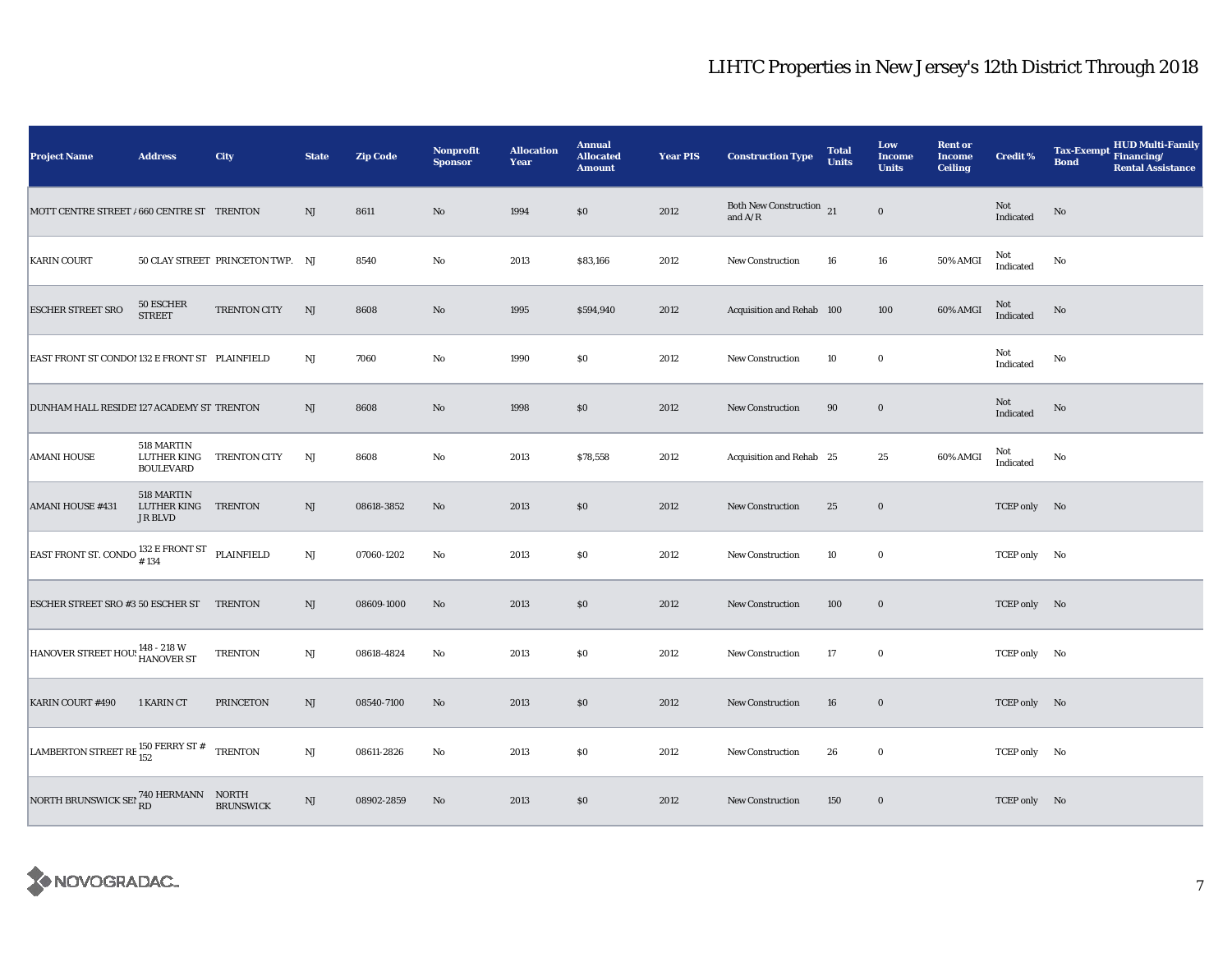| <b>Project Name</b>                                                                                                                                                         | <b>Address</b>                                                                    | City                      | <b>State</b>           | <b>Zip Code</b> | <b>Nonprofit</b><br><b>Sponsor</b> | <b>Allocation</b><br>Year | <b>Annual</b><br><b>Allocated</b><br><b>Amount</b> | <b>Year PIS</b> | <b>Construction Type</b> | <b>Total</b><br><b>Units</b> | Low<br><b>Income</b><br><b>Units</b> | <b>Rent or</b><br><b>Income</b><br><b>Ceiling</b> | <b>Credit %</b>       | <b>HUD Multi-Family</b><br><b>Tax-Exempt</b><br>Financing/<br><b>Bond</b><br><b>Rental Assistance</b> |
|-----------------------------------------------------------------------------------------------------------------------------------------------------------------------------|-----------------------------------------------------------------------------------|---------------------------|------------------------|-----------------|------------------------------------|---------------------------|----------------------------------------------------|-----------------|--------------------------|------------------------------|--------------------------------------|---------------------------------------------------|-----------------------|-------------------------------------------------------------------------------------------------------|
| OLD BRIDGE SENIOR AP 100 MIMI RD                                                                                                                                            |                                                                                   | OLD BRIDGE                | $_{\rm NJ}$            | 08857-1576      | $\rm No$                           | 2013                      | \$0                                                | 2012            | <b>New Construction</b>  | 88                           | $\bf{0}$                             |                                                   | TCEP only No          |                                                                                                       |
| PROJECT FREEDOM AT $I_{\hbox{BLVD}}^{1\hbox{ FREEDOM}}$                                                                                                                     |                                                                                   | LAWRENCE<br>TOWNSHIP      | NJ                     | 08648-4531      | $\mathbf{No}$                      | 2013                      | \$0                                                | 2012            | <b>New Construction</b>  | 54                           | $\bf{0}$                             |                                                   | TCEP only No          |                                                                                                       |
| <b>UJIMA VILLAGE #652</b>                                                                                                                                                   | 1001<br>PENNINGTON<br>RD                                                          | <b>EWING</b>              | NJ                     | 08618-2600      | No                                 | 2013                      | \$0                                                | 2012            | New Construction         | 51                           | $\bf{0}$                             |                                                   | TCEP only No          |                                                                                                       |
| WARREN STREET APART $^{227}$ N WARREN TRENTON                                                                                                                               |                                                                                   |                           | $\mathbf{N}\mathbf{J}$ | 08618-4857      | No                                 | 2013                      | $\$0$                                              | 2012            | New Construction         | 31                           | $\bf{0}$                             |                                                   | TCEP only No          |                                                                                                       |
| WARREN STREET APART 227 WARREN                                                                                                                                              |                                                                                   | <b>TRENTON</b>            | NJ                     | 8609            | No                                 | 2013                      | \$0                                                | 2012            | New Construction         | 11                           | $\bf{0}$                             |                                                   | TCEP only No          |                                                                                                       |
| WOODHAVEN AT SOUTH 1401 JONES                                                                                                                                               |                                                                                   | SOUTH<br><b>BRUNSWICK</b> | $\rm{NJ}$              | 8852            | $\mathbf{No}$                      | 2013                      | \$0                                                | 2012            | New Construction         | 80                           | $\bf{0}$                             |                                                   | TCEP only No          |                                                                                                       |
| WYNDHURST AT PLAINS WYNDHURST                                                                                                                                               | 900<br>DR                                                                         | <b>PLAINSBORO</b>         | NJ                     | 08536-2024      | No                                 | 2013                      | \$0                                                | 2012            | New Construction         | 126                          | $\bf{0}$                             |                                                   | TCEP only No          |                                                                                                       |
| $\begin{tabular}{ll} \multicolumn{2}{l}{{\bf GARDENS AT BIRMINGH}} \begin{tabular}{ll} \multicolumn{2}{l}{\bf A460 PARKWAY} & {\bf EWING TWP.} \end{tabular} \end{tabular}$ |                                                                                   |                           | NJ                     | 8628            |                                    | 2012                      | \$978,247                                          | 2012            | New Construction         | 47                           | 47                                   | 60% AMGI                                          | Not<br>Indicated      |                                                                                                       |
| BIRMINGHAM GARDENS BIRMINGHAM                                                                                                                                               | 4000<br><b>COURT</b>                                                              | EWING                     | NJ                     | 8628            | $\rm No$                           | 2013                      | \$978,246                                          | 2013            | New Construction         | 47                           | $\bf{0}$                             |                                                   | TCEP only No          |                                                                                                       |
| <b>ACADEMY PLACE</b>                                                                                                                                                        | 125A OLIVE<br><b>STREET</b>                                                       | <b>TRENTON</b>            | $\rm{NJ}$              | 8618            | $\mathbf{No}$                      | 2013                      | \$740,615                                          | 2013            | Acquisition and Rehab 40 |                              | 40                                   | 60% AMGI                                          | Not<br>Indicated      | No                                                                                                    |
| INDEPENDENCE CROSSI 630 FRANKLIN                                                                                                                                            |                                                                                   | SOMERSET                  | NJ                     | 8873            | No                                 | 2013                      | \$872,946                                          | 2013            | <b>New Construction</b>  | 64                           | 64                                   |                                                   | 60% AMGI TCEP only No |                                                                                                       |
| ACADEMY PLACE #1202 125A OLIVE ST TRENTON                                                                                                                                   |                                                                                   |                           | NJ                     | 08618-3918      | No                                 | Insufficient<br>Data      | $\$0$                                              | 2013            | Not Indicated            | 40                           | $\bf{0}$                             |                                                   | TCEP only No          |                                                                                                       |
| FREEDOM VILLAGE AT F EVALUATOR AS PENNINGTON                                                                                                                                | <b>TO DEIVOW</b><br><b>ROAD (IN SITE</b><br><b>PENNINGTON</b><br><b>NT 08524)</b> |                           | NJ                     | 8534            | Yes                                | 2013                      | \$974,324                                          | 2014            | <b>New Construction</b>  | 72                           | 72                                   |                                                   | 60% AMGI TCEP only No |                                                                                                       |